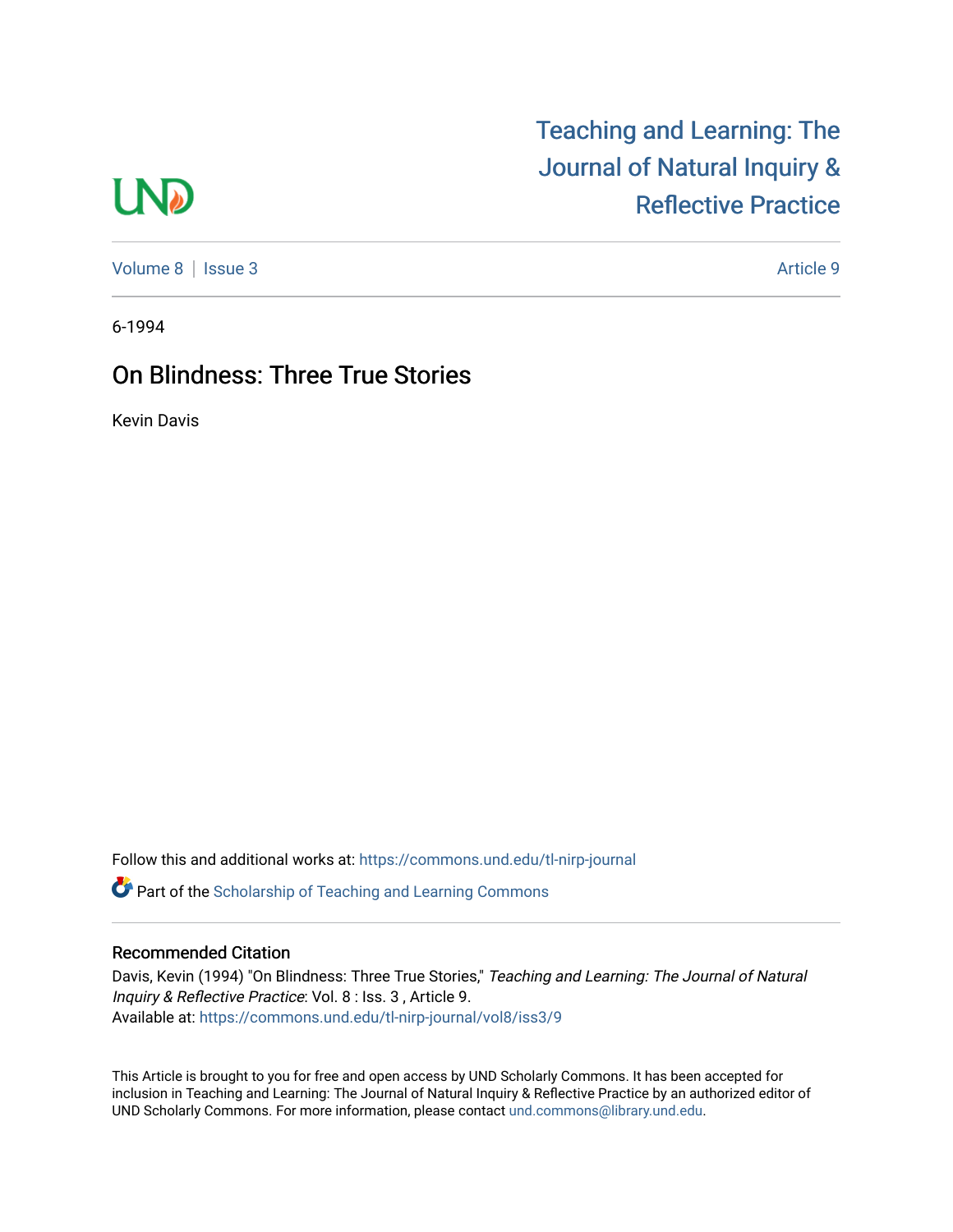#### **ON BLINDNESS: THREE TRUE STORIES**

**by** 

#### **Kevin Davis**

I.

As writing center director on a small university campus, I spend a day each fall touring campus, visiting all the new professors. Generally, these are casual, informational meetings: I explain a little about the writing center's operational philosophies, describe who the peer tutors are and what kind of duties they perform, and drop off a couple of brochures we've put together.

Last fall my tour took me to the office of a newly hired department chair. A large man with a frazzle of white hair, he bastioned himself in an administrative fortress: an expanse of desk dividing the room into a sizable work area for himself and a tiny space for visitors; two rigid, straight-backed side chairs facing his desk; an overly plush, multi-adjustable desk chair gracing his side. The layout of the room and my uncomfortable chair told me to get past the small talk, to move straight to the sales plan.

He sat-barely cordial, fingers intertwined, knuckles white from excess pressure-while I explained our function, our services, my role in assisting the faculty with writing task design. I placed my literature near the center of his desk, and he unclenched one hand, slid the papers, with a single middle finger touching them as if they were contaminated, to the desk's left-hand corner, just above his trash can. He reclutched his hands, peered at me over the bulging knuckles, and slowly enunciated his question: "Now let me get this straight. You use student employees to tutor writing?"

That's right.

"And these students are *under-"* he thundered the word, wincing with the pronunciation, "graduates?"

Yes. All good writers. All trained before working. All supervised by more experienced workers.

He paused slightly, pushed the papers over the desk's edge, lifted himself by pressing against the desk, and glowered down at me. "You'll never see my students in this writing thing of yours. My students cannot learn from *undergraduates*. Why, where's the expertise in that arrangement? That's like the blind leading the blind."

Working the morning shift in the writing center, I looked up as a thirty-something woman moved tentatively through the entrance. Recently divorced-a white, untanned stripe circled her wedding finger-she wore inexpensive, out-of-date, Sunday-school clothing, and straggly, halfbleached hair, long overdue for a touch-up. Without a book bag, she clutched two notebooks and three texts before her, apparently shielding all her vital organs from our attack.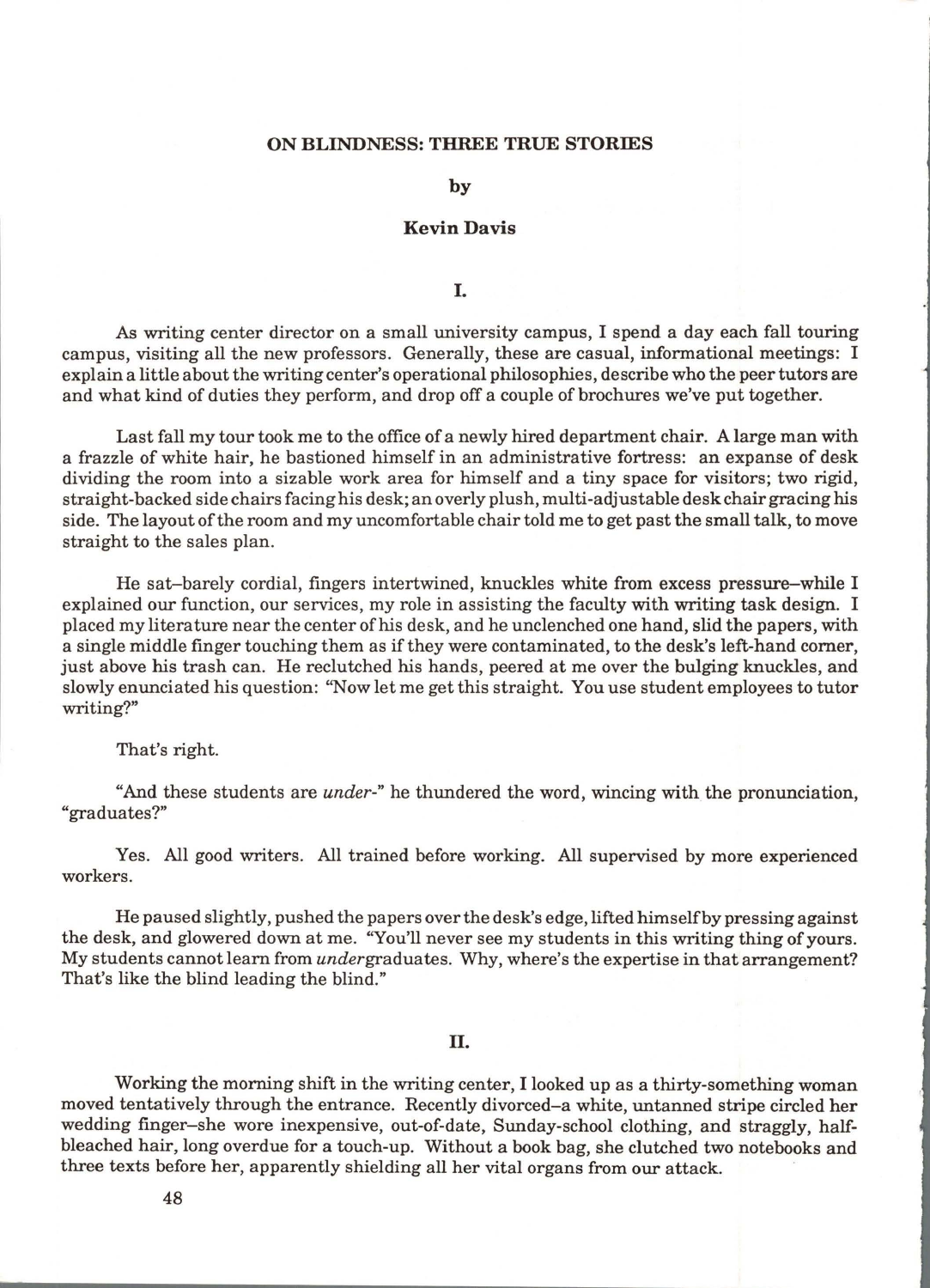Joni-a thirty-something, junior, special ed major, then in her third semester tutoring-rose to greet the timid writer. I looked at Joni's close-cropped hair, t-shirt, and Wranglers and remembered that I had first met Joni when she walked, as timid and oddly dressed as this woman, into my freshman comp class two years before.

Joni took the woman's elbow and guided her toward the couch. "Hi, I'm Joni," she said and, barely pausing, added, "And I used to be as scared as you look. What can I do to help?"

The woman looked a little more at ease. "Hi," she responded. "I look this way because I just came from Dr. Jones' office. I have him for history, and I have to write a combination book review and biography. I went to ask him what to do, and he totally overwhelmed me with his explanation. I'm so frustrated I'm about to quit, but I thought I'd come see if you can help?" It was clear to me that this woman's future hung on Joni's response, and I pushed my chair back a little nervously. An experienced and polished tutor, Joni still might lack the skill to pull this one off, I worried. I was ready to step in if anything went wrong.

"Well," Joni drawled before stopping. I watched her closely, trying to decide if she was thinking or panicking.

"I've never written a biography book review, but three years ago I'd never written anything and I'm still here," Joni finally continued and I relaxed. "Let me look around. I think we may have anexamplefrom Dr.Jones, and some of these books will probably help, and the boss"-shemotioned over her shoulder with her thumb-"probably has a handout in the file drawer. I'm sure we can figure this out. But it may be like the blind leading the blind."

"Oh Joni," the woman said, "Dr. Jones could see everything and he couldn't help me a bit. Maybe a blind woman's just what I need."

#### III.

On my way to the library yesterday, I caught up with a couple walking arm-in-arm across campus. "Young lovers," I thought, preparing to pass.

But then I looked more closely, slowing my pace. The young man, nearly six feet tall and muscular, wore faded, forest green slacks and a garish, unmatching purple-checked shirt. His head was cocked upward, staring at nothing, and over his left shoulder, rigid and vertical as a flag pole, explaining both his odd dress and the angle of his head, his white cane pierced the first crisp air of early fall. His right arm curved at the elbow, bending forward until his hand rested comfortably on the young woman's left arm, just above her elbow.

**My** eyes moved to the woman: very thin, long brown hair with wind tracks across it, a handbeaded belt through her Chinos. The man said something I couldn't hear, and the woman tilted her head back in conspicuous, prolonged laughter. As she laughed, her body turned slightly, and I saw for the first time her right arm.

She wore a denim shirt, the sleeve rolled up. Below the darkness of her cuff, a slender white arm extended in front of her, curving inward to an even smaller wrist and a tiny hand with willowy fingers, barely bigger around than the white cane that she used to guide herself and her blind companion across campus.